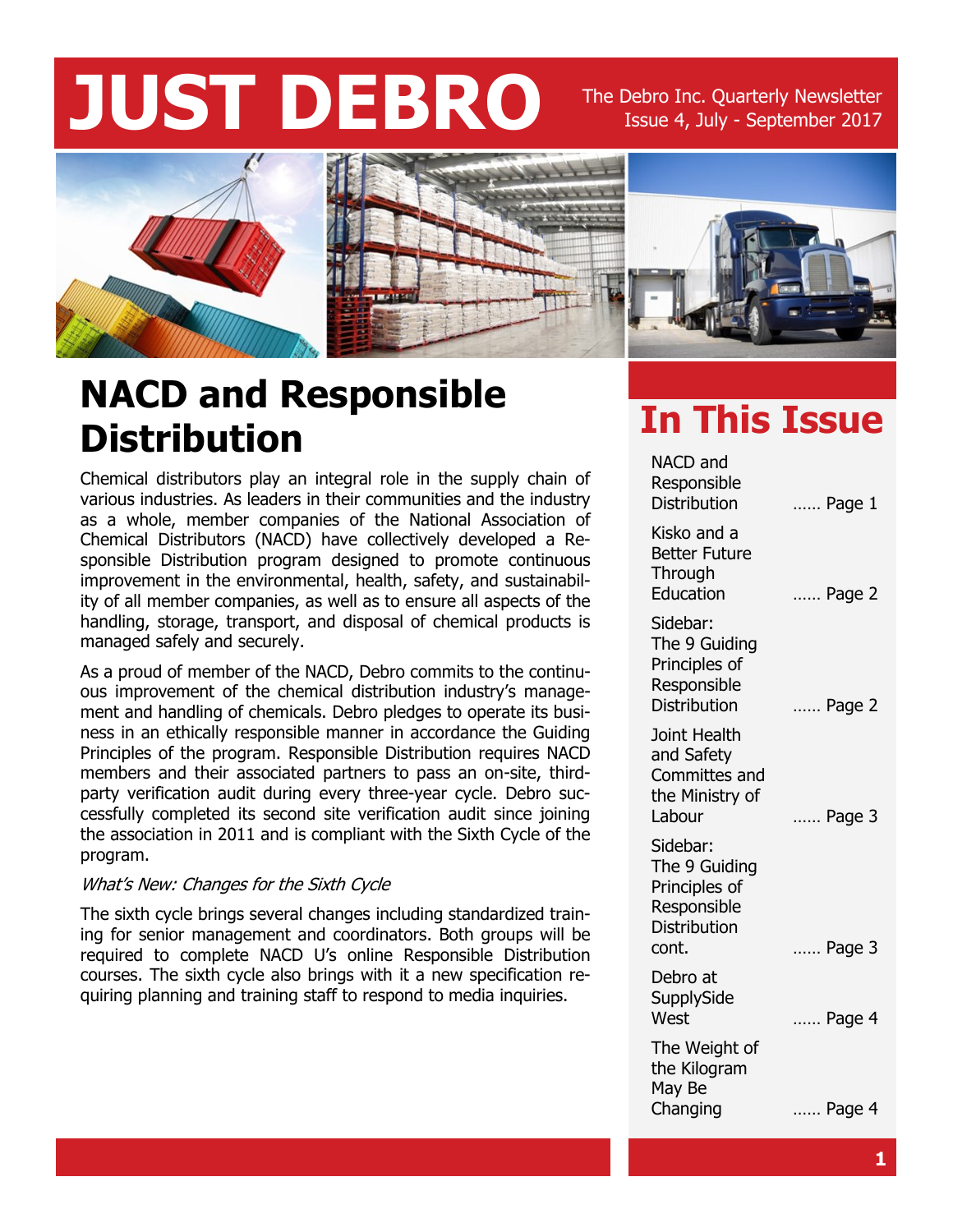## **The 9 Guiding Principles of Responsible Distribution**

1) To recognize and respond to community concerns about chemicals, their handling, use, storage, transportation, and disposal.

2) To make health, safety, security, and environmental considerations a priority in our planning for all existing and new operations, products, processes, and facilities.

3) To inform emergency response officials, employees, customers, and the public of manufacturer's information on chemical-related health and environmental hazards, and the manufacturer's recommendations on protective and remedial measures.



Kisko employees helping build a school in Jamaica

#### **Kisko Products and a Better Future Through Education**

This year Debro generously contributed a cash donation to the Helping Hands Jamaica Foundation in conjunction with Kisko Products. The Foundation seeks to improve the lives of the next generation of Jamaicans through significant investment in infrastructure focusing on creating a world-class education system.

Kisko Products, a leading frozen pop manufacturer, partnered with the Foundation and Food For The Poor in 2011 and worked to build an elementary school in an extremely impoverished area of Kingston, Jamaica. The new Caribbean Estates Basic School was built in order to offer underprivileged children a place to learn and obtain a fundamental education.

More recently, Kisko Products gifted the people of Lower Buxton in St. Ann with a basic school valued at \$7.6 million. The school, which will house more than 33 students, contains three classrooms, an office, a sick bay, fully equipped kitchen, and dining area, was constructed in three days with the help of Kisko Staff.

Helping Hands Jamaica Foundation has raised more than \$1,500,000 to date and has worked with several generous sponsors to construct over 13 schools, giving over 4,000 children across Jamaica access to fundamental education.

Helping Hands also has a Sustainable Schools Project, a dynamic model for school improvement and civic engagement designed to help schools use sustainability as an integrating context for curriculum, community partnerships and campus practices.

Educating for Sustainability is learning that links knowledge, inquiry and action to help students build a healthy future for their communities and the planet.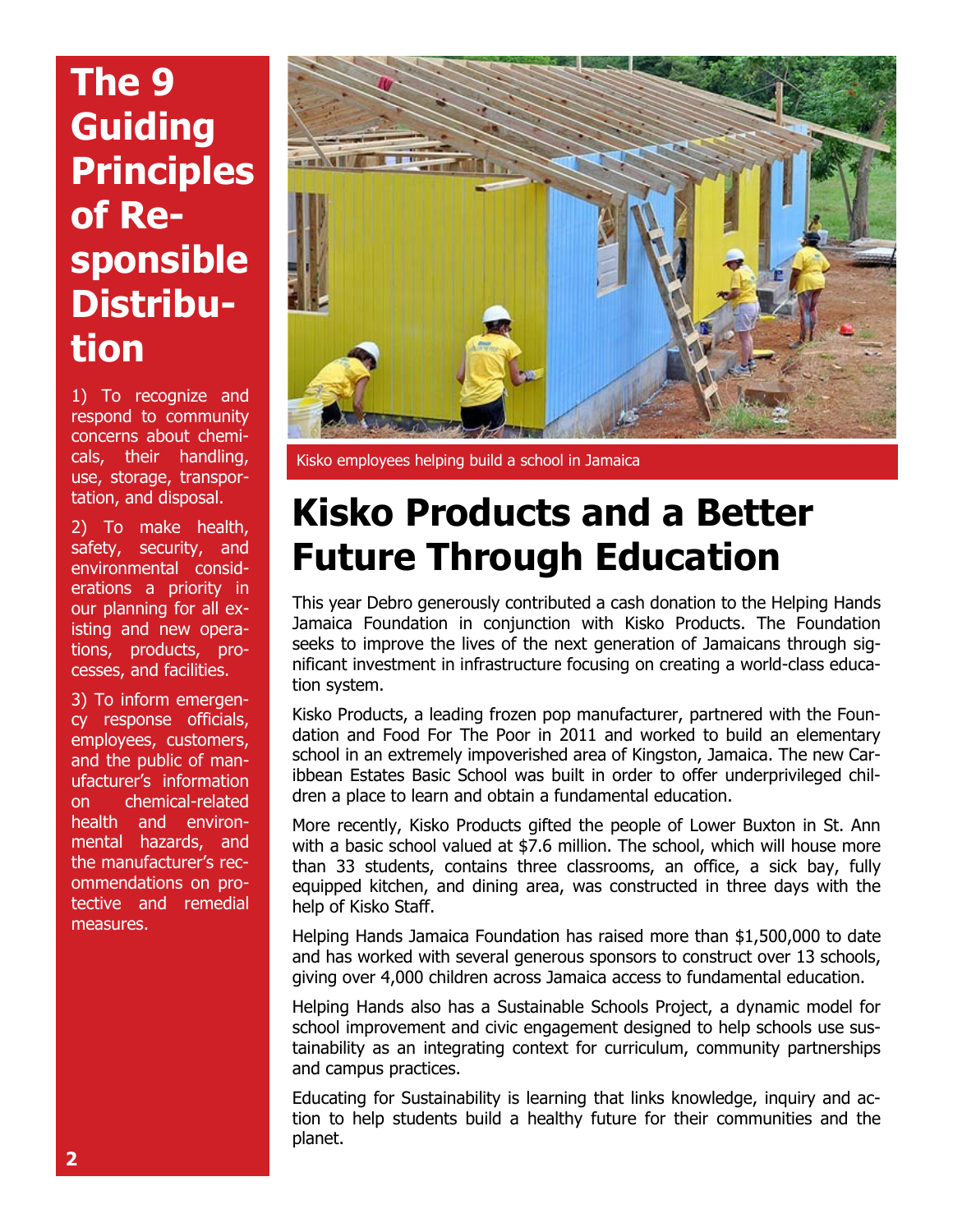## **Joint Health and Safety Committees and the Ministry of Labour**

Joint Health and Safety Committee (JHSC) members and the Ministry of Labour (MOL) share a common goal: they both want to ensure that workplaces are safe, and workers return home at the end of the day free from injury or illness. One of the ways that the MOL achieves their goal is by conducting unscheduled inspections – blitzes or otherwise. Sometimes the MOL comes to the workplace to investigate because a work refusal has been reported. While it can be intimidating to see a MOL Inspector walk up to your worksite, remember that you both have the same goal of a safe and healthy workplace.

As per the *Occupational Health and Safety Act*, s.54, any MOL Inspector may: enter a workplace at any time without notice, use equipment or machinery, take photographs and/or samples, ask questions of anyone, and/or require objects and devices to be tested.

As a member of the JHSC, If you see a MOL Inspector approaching your workplace, welcome them. Get off on the right foot by being helpful and friendly. A designated member of the JHSC is entitled to accompany the Inspector during their inspection. The employer and any worker may participate in inspections by answering the Inspector's questions to the best of their knowledge and promptly provide any documentation requested. Commonly requested documents include: JHSC meeting minutes, inspection reports, health and safety policies and procedures, first-aid records, training records, hygiene test results, safety data sheets (SDS), and accident and incident reports.



**Principles cont.**

4) To work with customers, in accordance with manufacturer's recommendations, on product stewardship including handling, use, storage, transportation, and disposal of chemicals.

5) To protect the health, safety, and security of the public, our employees, the environment, and our plants and facilities.

6) To cooperate with individuals, government and other interested entities in resolving problems created by handling and disposal of hazardous chemicals.

7) To participate with individuals, government and other interested entities in creating responsible laws, regulations, and practices to help safeguard the community, workplace, and environment.

8) To adhere to applicable local, state and national laws, rules, and regulations in respect to our handling, use, storage, transportation, and disposal of chemicals.

9) To promote the principles and practices of Responsible Distribution by sharing experiences and offering assistance to those who handle, use, store, transport, or dispose of chemicals.

The Opening Ceremony of SupplySide West 2017 **3**